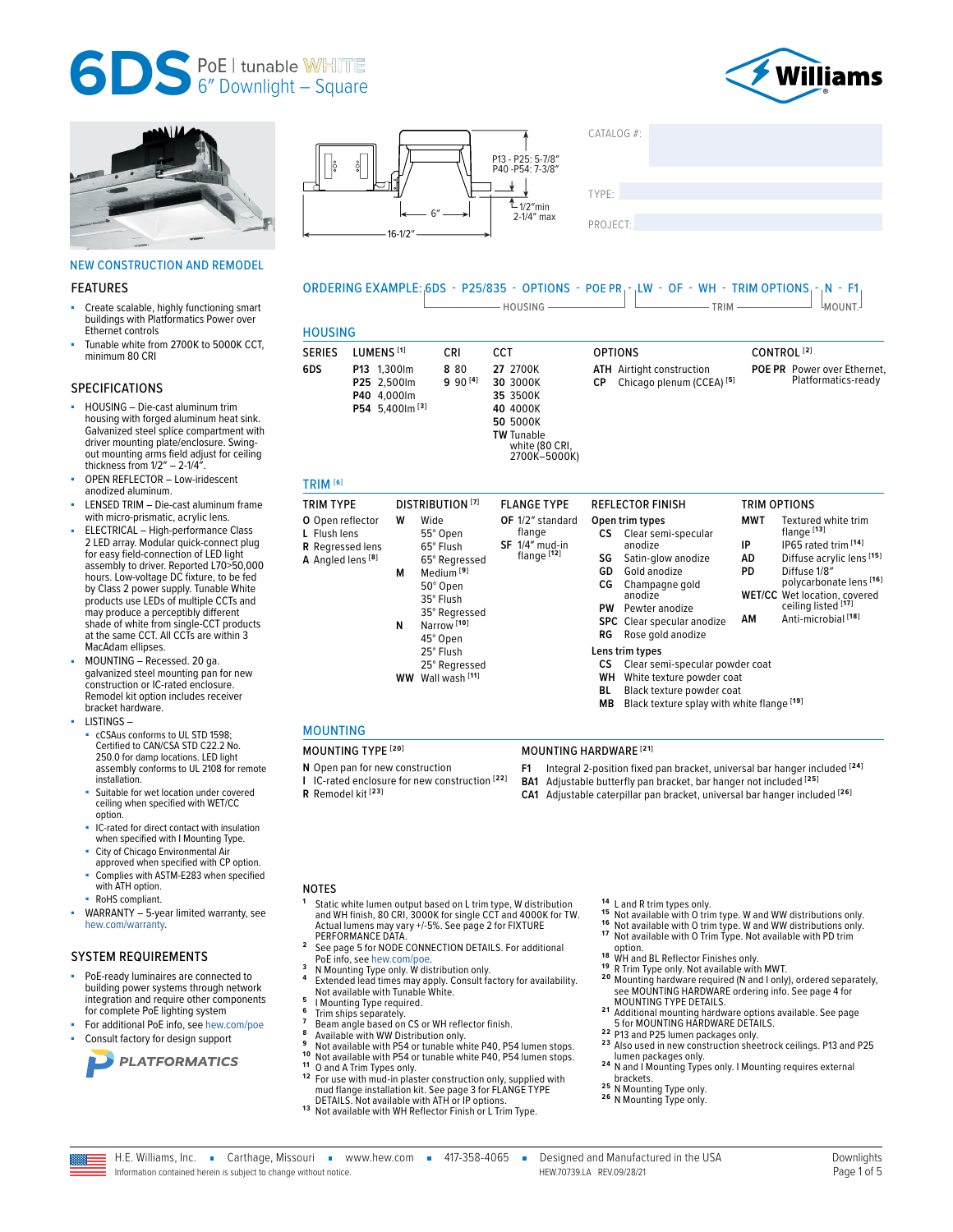## <span id="page-1-0"></span>FIXTURE PERFORMANCE DATA

### OPEN REFLECTOR TRIM TYPE

|                 | <b>DISTRIBUTION</b> | <b>DELIVERED LUMENS WATTAGE</b> |      | EFFICACY (Im/W) |
|-----------------|---------------------|---------------------------------|------|-----------------|
|                 | w                   | 1238                            | 12.3 | 101.0           |
| អូ              | М                   | 1006                            | 12.3 | 82.2            |
|                 | Ν                   | 992                             | 12.3 | 81.0            |
|                 | w                   | 2306                            | 25.0 | 92.2            |
| P <sub>25</sub> | М                   | 1875                            | 25.0 | 75.0            |
|                 | Ν                   | 1849                            | 25.0 | 74.0            |
|                 | w                   | 3725                            | 37.5 | 99.3            |
| <b>DR</b>       | М                   | 3026                            | 37.5 | 80.7            |
|                 | Ν                   | 2909                            | 37.5 | 77.6            |
| P54             | w                   | 5029                            | 50.0 | 100.6           |

## FLUSH LENS TRIM TYPE

|                 | <b>DISTRIBUTION</b> | DELIVERED LUMENS  WATTAGE |      | <b>EFFICACY (Im/W)</b> |
|-----------------|---------------------|---------------------------|------|------------------------|
|                 | W                   | 1317                      | 12.3 | 107.5                  |
| អូ              | М                   | 1349                      | 12.3 | 110.1                  |
|                 | N                   | 1314                      | 12.3 | 107.3                  |
|                 | W                   | 2454                      | 25.0 | 98.2                   |
| P <sub>25</sub> | М                   | 2515                      | 25.0 | 100.6                  |
|                 | N                   | 2449                      | 25.0 | 98.0                   |
|                 | W                   | 3965                      | 37.5 | 105.7                  |
| <b>P40</b>      | м                   | 4057                      | 37.5 | 108.2                  |
|                 | N                   | 3851                      | 37.5 | 102.7                  |
| P54             | W                   | 5353                      | 50.0 | 107.1                  |

### REGRESSED LENS TRIM TYPE

|                 | <b>DISTRIBUTION</b> | <b>DELIVERED LUMENS WATTAGE</b> |      | EFFICACY (Im/W) |
|-----------------|---------------------|---------------------------------|------|-----------------|
|                 | W                   | 1266                            | 12.3 | 103.3           |
| ឌ               | М                   | 1313                            | 12.3 | 107.2           |
|                 | Ν                   | 1307                            | 12.3 | 106.7           |
|                 | W                   | 2358                            | 25.0 | 94.3            |
| P <sub>25</sub> | М                   | 2447                            | 25.0 | 97.9            |
|                 | Ν                   | 2436                            | 25.0 | 97.4            |
|                 | w                   | 3809                            | 37.5 | 101.6           |
| P40             | М                   | 3949                            | 37.5 | 105.3           |
|                 | Ν                   | 3831                            | 37.5 | 102.2           |
| P54             | W                   | 5143                            | 50.0 | 102.9           |

## MULTIPLIER TABLES

|        | <b>COLOR TEMPERATURE</b> |                 |                      |  |  |  |
|--------|--------------------------|-----------------|----------------------|--|--|--|
|        | CCT                      |                 | <b>LUMENS</b>        |  |  |  |
|        |                          | <b>STANDARD</b> | <b>TUNABLE WHITE</b> |  |  |  |
|        | 2700K                    | 0.92            | 0.83                 |  |  |  |
|        | 3000K                    | 0.98            | 1.00                 |  |  |  |
| 80 CRI | 3500K                    | 1.00            | 0.99                 |  |  |  |
|        | 4000K                    | 1.01            | 1.00                 |  |  |  |
|        | 5000K                    | 1.02            | 0.98                 |  |  |  |
|        |                          |                 |                      |  |  |  |
|        | 2700K                    | 0.76            |                      |  |  |  |
|        | 3000K                    | 0.79            |                      |  |  |  |
| 90 CRI | 3500K                    | 0.82            |                      |  |  |  |
|        | 4000K                    | 0.84            |                      |  |  |  |
|        | 5000K                    | 0.88            |                      |  |  |  |

### **OPEN REFLECTOR FINISH CATALOG NUMBER REFLECTOR FINISH CONVERSION FACTOR** <u>Clear semi-specular</u> **SG** Satin-glow 0.92<br> **GD** Gold 0.93 Gold **CG** Champagne Gold 0.96<br>**PW** Pewter 0.86 **PW** Pewter 0.86<br>**SPC** Specular 1.02 Specular **RG** Rose Gold 0.88<br> **WH** White, textured 0.89 **White, textured 0.89**<br>Black textured 0.79 **BL** Black, textured

## STANDARD TUNABLE WHITE

## OPEN REFLECTOR TRIM TYPE

|                 | <b>DISTRIBUTION</b> | DELIVERED LUMENS  WATTAGE |      | EFFICACY (Im/W) |
|-----------------|---------------------|---------------------------|------|-----------------|
|                 | w                   | 1088                      | 12.3 | 88.8            |
| អូ              | м                   | 881                       | 12.3 | 71.9            |
|                 | Ν                   | 869                       | 12.3 | 70.9            |
|                 | w                   | 2157                      | 22.0 | 98.0            |
| P <sub>25</sub> | M                   | 1752                      | 22.0 | 79.6            |
|                 | Ν                   | 1684                      | 22.0 | 76.5            |
| <b>P40</b>      | W                   | 3285                      | 37.5 | 87.6            |
| P54             | W                   | 3810                      | 43.5 | 87.6            |

## FLUSH LENS TRIM TYPE

|                 | <b>DISTRIBUTION</b> | DELIVERED LUMENS WATTAGE |      | <b>EFFICACY (Im/W)</b> |
|-----------------|---------------------|--------------------------|------|------------------------|
|                 | w                   | 1153                     | 12.3 | 94.1                   |
| ឌ               | М                   | 1181                     | 12.3 | 96.4                   |
|                 | N                   | 1150                     | 12.3 | 93.9                   |
|                 | w                   | 2295                     | 22.0 | 104.3                  |
| P25             | М                   | 2349                     | 22.0 | 106.8                  |
|                 | Ν                   | 2230                     | 22.0 | 101.4                  |
| P40             | W                   | 3496                     | 37.5 | 93.2                   |
| $\overline{54}$ | w                   | 4056                     | 43.5 | 93.2                   |

## REGRESSED LENS TRIM TYPE

|                 | <b>DISTRIBUTION</b> | <b>DELIVERED LUMENS WATTAGE</b> |      | <b>EFFICACY (Im/W)</b> |
|-----------------|---------------------|---------------------------------|------|------------------------|
|                 | W                   | 1108                            | 12.3 | 90.4                   |
| ឌ               | м                   | 1150                            | 12.3 | 93.8                   |
|                 | Ν                   | 1144                            | 12.3 | 93.4                   |
|                 | W                   | 2205                            | 22.0 | 100.2                  |
| P <sub>25</sub> | м                   | 2287                            | 22.0 | 103.9                  |
|                 | Ν                   | 2218                            | 22.0 | 100.8                  |
| P40             | W                   | 3359                            | 37.5 | 89.6                   |
| P54             | W                   | 3897                            | 43.5 | 89.6                   |





■ Photometrics tested in accordance with IESNA LM-79. Results shown are based on 25ºC ambient temperature.

■ Standard results based on 3500K/80 CRI, actual lumens may vary +/-5% ■ Tunable white results based on 4000K/80 CRI, actual lumens may vary +/-5%

■ Use multiplier tables to calculate additional options.

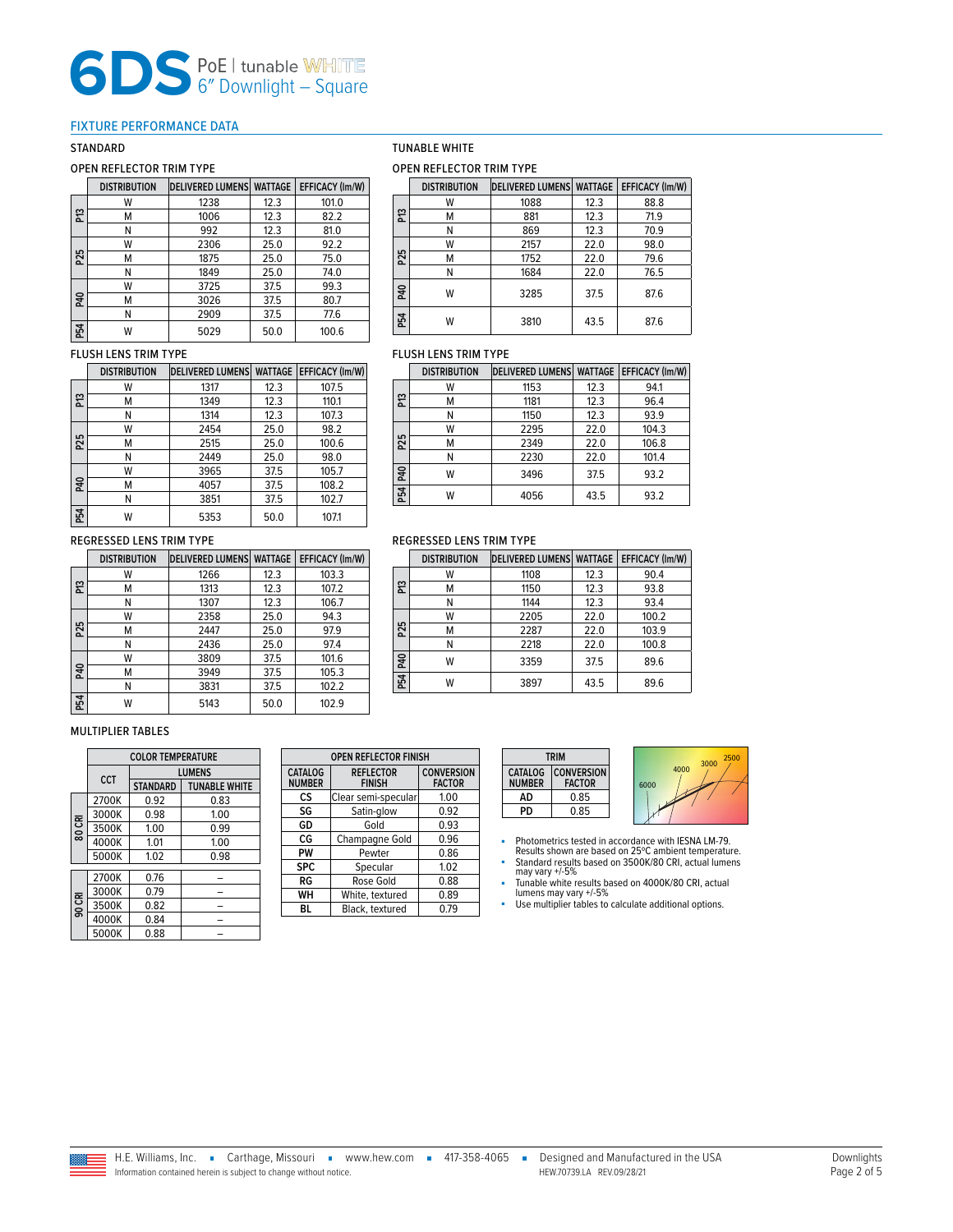**CANDLEPOWER DISTRIBUTION**

CANDLEPOWER DISTRIBUTION

## PHOTOMETRY

**6DS-P25/835-POE PR-LW-OF-WH** Total Luminaire Output: 2454 lumens; 25.0 Watts | Efficacy: 98.2 lm/W | 80 CRI; 3500K CCT



| <b>VERTICAL ANGLE</b> |             | <b>HORIZONTAL ANGLE</b> | <b>ZONAL LUMENS</b> |     |
|-----------------------|-------------|-------------------------|---------------------|-----|
|                       | $0^{\circ}$ | $45^\circ$              | $90^\circ$          |     |
| 0                     | 1658        | 1658                    | 1658                |     |
| 5                     | 1662        | 1654                    | 1656                | 157 |
| 15                    | 1624        | 1603                    | 1603                | 453 |
| 25                    | 1353        | 1492                    | 1359                | 633 |
| 35                    | 619         | 998                     | 621                 | 498 |
| 45                    | 376         | 434                     | 367                 | 317 |
| 55                    | 237         | 243                     | 235                 | 215 |
| 65                    | 122         | 122                     | 118                 | 122 |
| 75                    | 47          | 46                      | 45                  | 51  |
| 85                    | 4           | 2                       | 5                   | 8   |
| 90                    | ი           | 0                       | 0                   |     |

| 9. Z 1111/11/1 UU CI\I. JJUUN CC 1 |             |               |           |  |  |  |
|------------------------------------|-------------|---------------|-----------|--|--|--|
| LUMEN SUMMARY                      | <b>ZONE</b> | <b>LUMENS</b> | % FIXTURE |  |  |  |
|                                    | $0 - 30$    | 1244          | 51        |  |  |  |
|                                    | $0 - 40$    | 1742          | 71        |  |  |  |
|                                    | $0 - 60$    | 2274          | 93        |  |  |  |
|                                    | $0 - 90$    | 2454          | 100       |  |  |  |
|                                    | $0 - 180$   | 2454          | 100       |  |  |  |



OPEN

FLUSH





























## <span id="page-2-0"></span>FLANGE TYPE DETAILS











H.E. Williams, Inc. · Carthage, Missouri · www.hew.com · 417-358-4065 · Designed and Manufactured in the USA Information contained herein is subject to change without notice.

HEW.70739.LA REV.09/28/21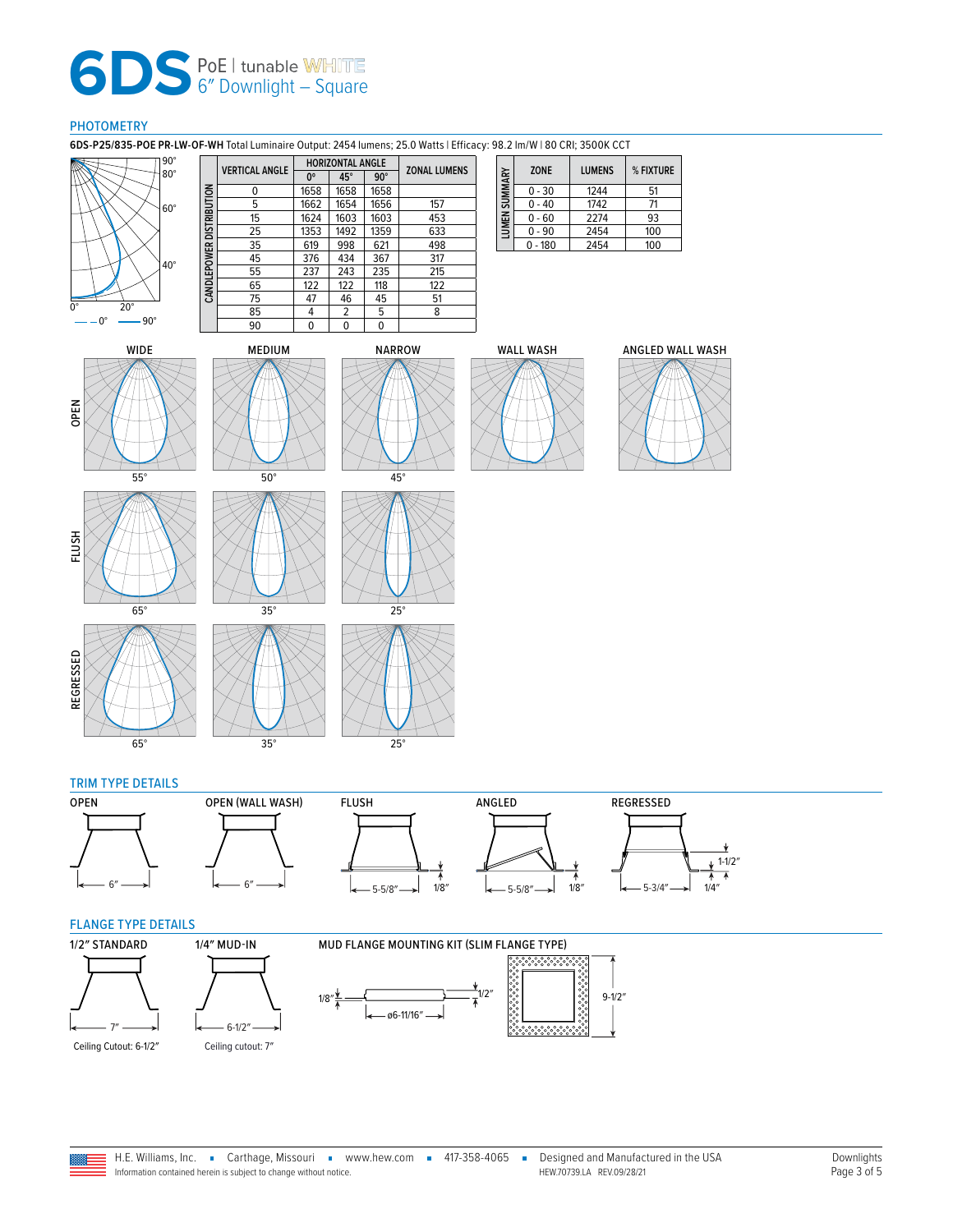## REFLECTOR FINISH DETAILS



E

## <span id="page-3-0"></span>MOUNTING TYPE DETAILS









F

 $\overline{1}$ 

 $\downarrow$ 



|               | <b>LENGTH</b> |             |            |             |           |             |  |
|---------------|---------------|-------------|------------|-------------|-----------|-------------|--|
| <b>LUMENS</b> |               | B           | v          |             |           |             |  |
| P13           | 15-3/16"      | 16''        | $6 - 3/8"$ | $12 - 1/8"$ | $6-1/4''$ | $2 - 7/8''$ |  |
| P25           | $16 - 5/8"$   | $17 - 1/2"$ | 7-7/8″     | 14''        | ייד       | $3 - 3/4"$  |  |
|               |               |             |            |             |           |             |  |